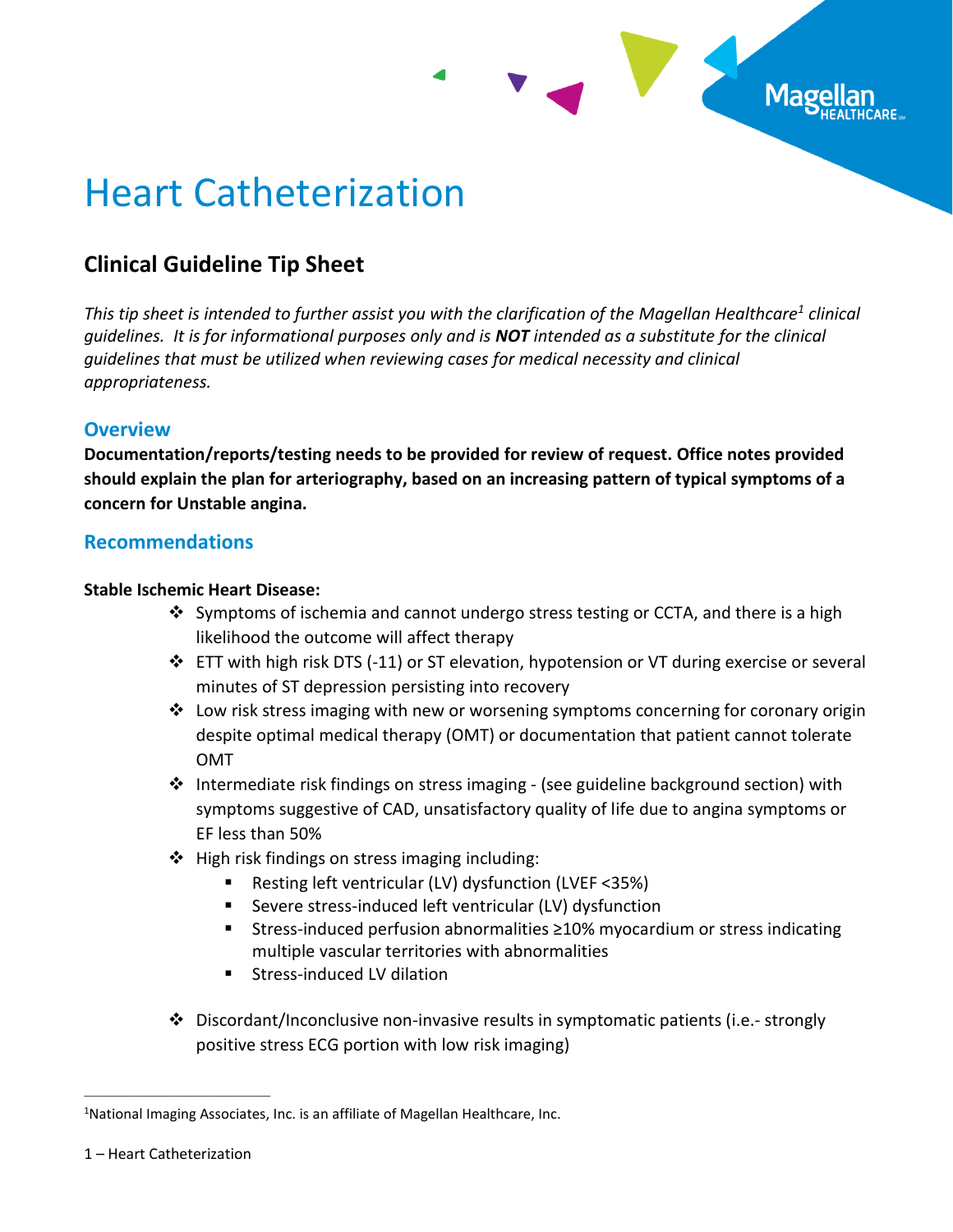#### **CCTA Abnormalities:**

- ❖ Symptomatic patients with hemodynamically significant disease (70% or more) on CCTA
- ❖ Symptomatic patients with obstructive disease (between 50-69%) in 2 or more vessels
- ❖ Left main stenosis of 50% or greater (regardless of symptoms)

## **Heart Failure and Left Ventricular Dysfunction (in patients who are candidates for coronary revascularization)**

- ❖ Newly recognized Reduction in EF to ≤50% with intermediate risk stress test findings (see guidelines for definition) and symptoms of ischemia
- ❖ New wall motion abnormality and symptoms suggestive of ischemia
- $\div$  To investigate structural heart disease when there is a concern for ischemic etiology (secondary MR/VSD)
- ❖ To investigate etiology of diastolic heart failure where there is reasonable likelihood of CAD (based on symptoms or imaging studies)

#### **Ventricular Arrhythmias (without identified non-cardiac cause)**

- ❖ Recovery post cardiac arrest
- ❖ Sustained ventricular tachycardia or ventricular fibrillation
- ❖ Exercise induced Ventricular tachycardia

#### **Prior to non-coronary cardiac surgery (i.e. prior to valve replacement, repair of aneurysm) in a patient with:**

- ❖ Symptoms of angina
- ❖ History of CAD or with cardiac risk factors (includes men> 40 or post-menopausal women)
- ❖ LV function <50%
- ❖ Prior to TAVR
- ❖ Non-invasive data that shows objective evidence of ischemia
- ❖ When more detailed assessment of coronary artery anatomy (including anomalous origins) is necessary

#### **Post Cardiac Transplantation:**

- **❖** Assessment for annual graft vasculopathy for the first 5 years, followed by annual assessment if there is documented allograft vasculopathy
- ❖ Any clinical change (new LV dysfunction, ischemic symptoms, non-invasive findings of ischemia

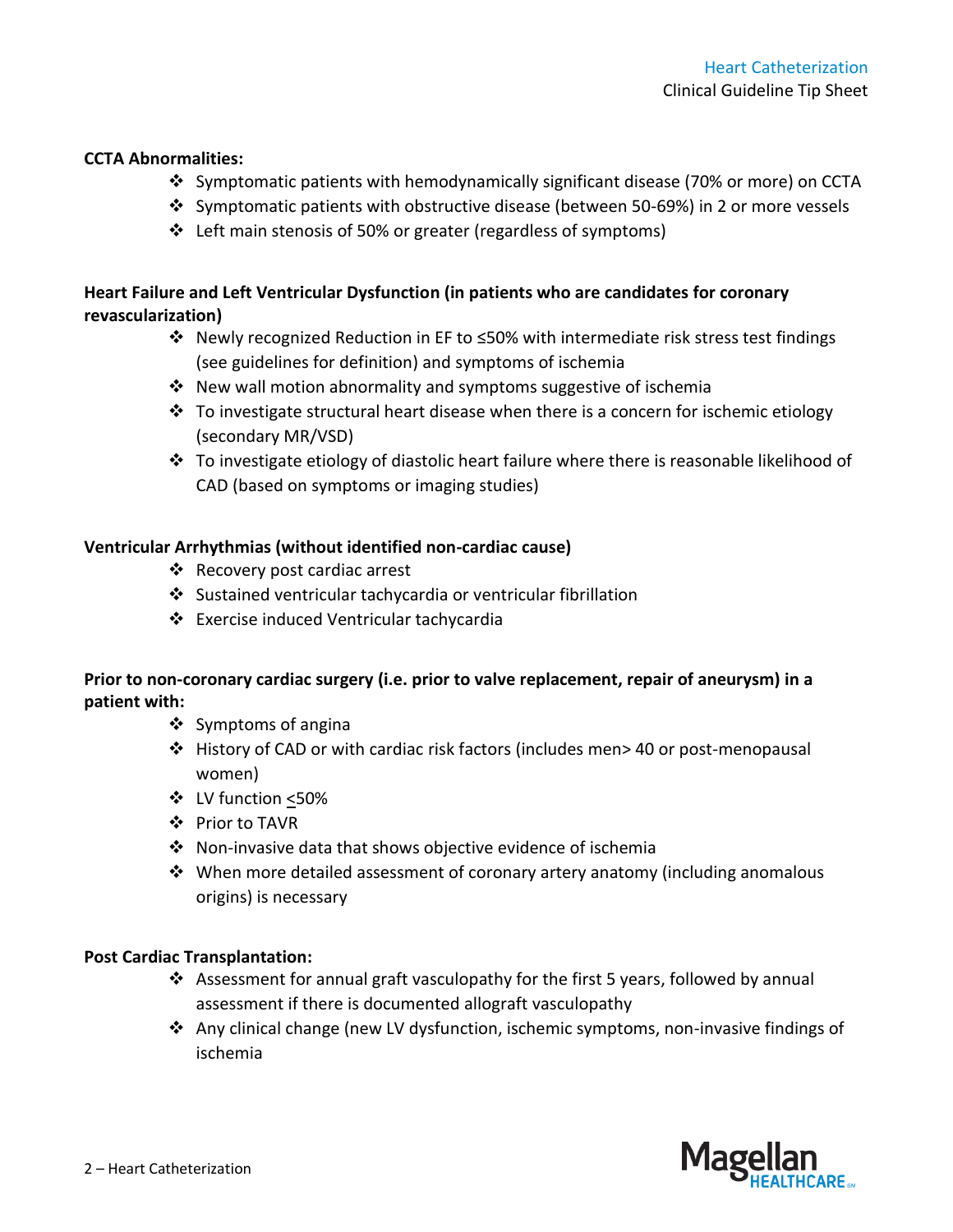## **Hemodynamic Assessment Magellan Healthcare does not manage right heart catheterization as a stand-alone procedure)**

- ◆ Discordance between non-invasive data and clinical picture when management will be changed by the results of the angiogram
- ❖ Hemodynamic assessment of bio prosthetic or mechanical valve when TTE and TEE images are inadequate and CMR or CCT are not readily available

# **References**

A Report of the American College of Cardiology Foundation Appropriate Use Criteria Task Force, Society for Cardiovascular Angiography and Interventions, American Association for Thoracic Surgery, American Heart Association, American Society of Echocardiography, American Society of Nuclear Cardiology, Heart Failure Society of America, Heart Rhythm Society, Society of Critical Care Medicine, Society of Cardiovascular Computed Tomography, Society for Cardiovascular Magnetic Resonance, and Society of Thoracic Surgeons. *JACC*. 2012; 59(22):1995-2027.

Al-Khatib SM, Stevenson WG, Ackerman MUJ, et al. 2017 AHA/ACC/HRS Guideline for Management of Patients With Ventricular Arrhythmias and the Prevention of Sudden Cardiac Death. Accepted Manuscript in Press. JACC. Available at:

[https://www.jacc.org/doi/pdf/10.1016/j.jacc.2017.10.054?\\_ga=2.50014127.860733034.1652283446-](https://urldefense.com/v3/__https:/www.jacc.org/doi/pdf/10.1016/j.jacc.2017.10.054?_ga=2.50014127.860733034.1652283446-1800485333.1648040047__;!!A_Yfr0wlxos!0y9Etc7ihJur572OYzkSZqwzwbcSHXsX5TW3HPh5oZbyKWuDfssAHLK94j5lawHVBOftZCSmudzVkZYltT8NJg$) [1800485333.1648040047](https://urldefense.com/v3/__https:/www.jacc.org/doi/pdf/10.1016/j.jacc.2017.10.054?_ga=2.50014127.860733034.1652283446-1800485333.1648040047__;!!A_Yfr0wlxos!0y9Etc7ihJur572OYzkSZqwzwbcSHXsX5TW3HPh5oZbyKWuDfssAHLK94j5lawHVBOftZCSmudzVkZYltT8NJg$)Retrieved May 1, 2018

Wolk MJ, Bailey SR, Doherty JU, et al. ACCF/AHA/ASE/ASNC/HFSA/HRS/SCAI/SCCT/SCMR/STS 2013 Multimodality Appropriate use criteria for the detection and risk assessment of stable ischemic heart disease: A report of the American College of Cardiology Foundation Appropriate Use Criteria Task Force, American Heart Association, American Society of Echocardiography, American Society of Nuclear Cardiology, Heart Failure Society of America, Heart Rhythm Society, Society for Cardiovascular Angiography and Interventions, Society of Cardiovascular Computed Tomography, Society for Cardiovascular Magnetic Resonance, and Society of Thoracic Surgeons. *JACC*. 2014;63(4):380-406. Available at:

[https://www.jacc.org/doi/pdf/10.1016/j.jacc.2013.11.009?\\_ga=2.212610333.860733034.1652283446-](https://urldefense.com/v3/__https:/www.jacc.org/doi/pdf/10.1016/j.jacc.2013.11.009?_ga=2.212610333.860733034.1652283446-1800485333.1648040047__;!!A_Yfr0wlxos!1quUWDg2EAiv6JyGy45_j3RHWFkq-iDB1RXmqJ_RuqJkYhclQ5Vs_1dwDzgSpIR2pWCPI09YFwsHMM75E2lqGQ$) [1800485333.1648040047](https://urldefense.com/v3/__https:/www.jacc.org/doi/pdf/10.1016/j.jacc.2013.11.009?_ga=2.212610333.860733034.1652283446-1800485333.1648040047__;!!A_Yfr0wlxos!1quUWDg2EAiv6JyGy45_j3RHWFkq-iDB1RXmqJ_RuqJkYhclQ5Vs_1dwDzgSpIR2pWCPI09YFwsHMM75E2lqGQ$)

2018 AHA/ACC Guideline for the Management of Adults With Congenital Heart Disease Karen K. Stout, Curt J. Daniels, Jamil A. Aboulhosn, Biykem Bozkurt, Craig S. Broberg, Jack M. Colman, Stephen R. Crumb, Joseph A. Dearani, Stephanie Fuller, Michelle Gurvitz, Paul Khairy, Michael J. Landzberg, Arwa Saidi, Anne Marie Valente, George F. Van Hare Journal of the American College of Cardiology Aug 2018, 25255; DOI: 10.1016/j.jacc.2018.08.1029

Doherty JU, Kort S, Mehran R. et al. ACC/AATS/AHA/ASE/ASNC/HRS/SCAI/SCCT/SCMR/STS 2017 Appropriate Use Criteria for Multimodality Imaging in Valvular Heart Disease. A Report of the American College of Cardiology Appropriate Use Criteria Task Force, American Association for Thoracic Surgery, American Heart Association, American Society of Echocardiography, American Society of Nuclear Cardiology, Heart Rhythm Society, Society for Cardiovascular Angiography and Interventions, Society of Cardiovascular Computed Tomography, Society for Cardiovascular Magnetic Resonance, and Society of Thoracic Surgeons. *JACC.* 2017; 70(13):1647-1672.